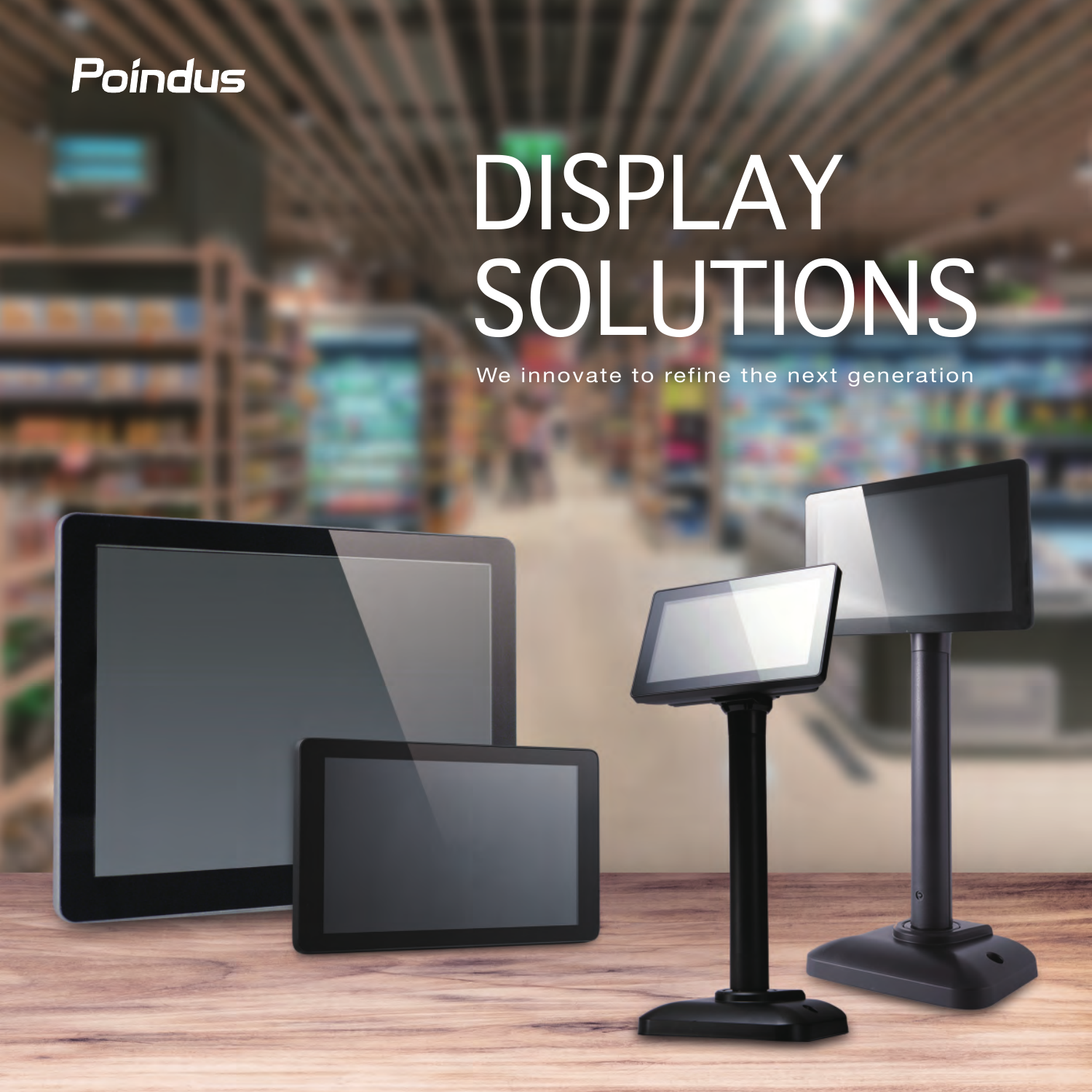## **Detailed Features-Small Size**

- USB or VGA interface
- Mounting Options for counter top, pole or wall mounting
- Power over VGA to eliminate power adapter
- (On VGA models when used with Poindus POS only)
- Single cable for power and data on USB models
- Cable management
- Optional Anti-Glare coating



# **Detailed Features-Large Size**

- VGA and DVI or DisplayPort interface
- **Mounting Options for counter top, pole or wall mounting**
- Peripheral support MSR, iButton, 2nd display, VFD
- Cable management
- Optional Anti-Glare coating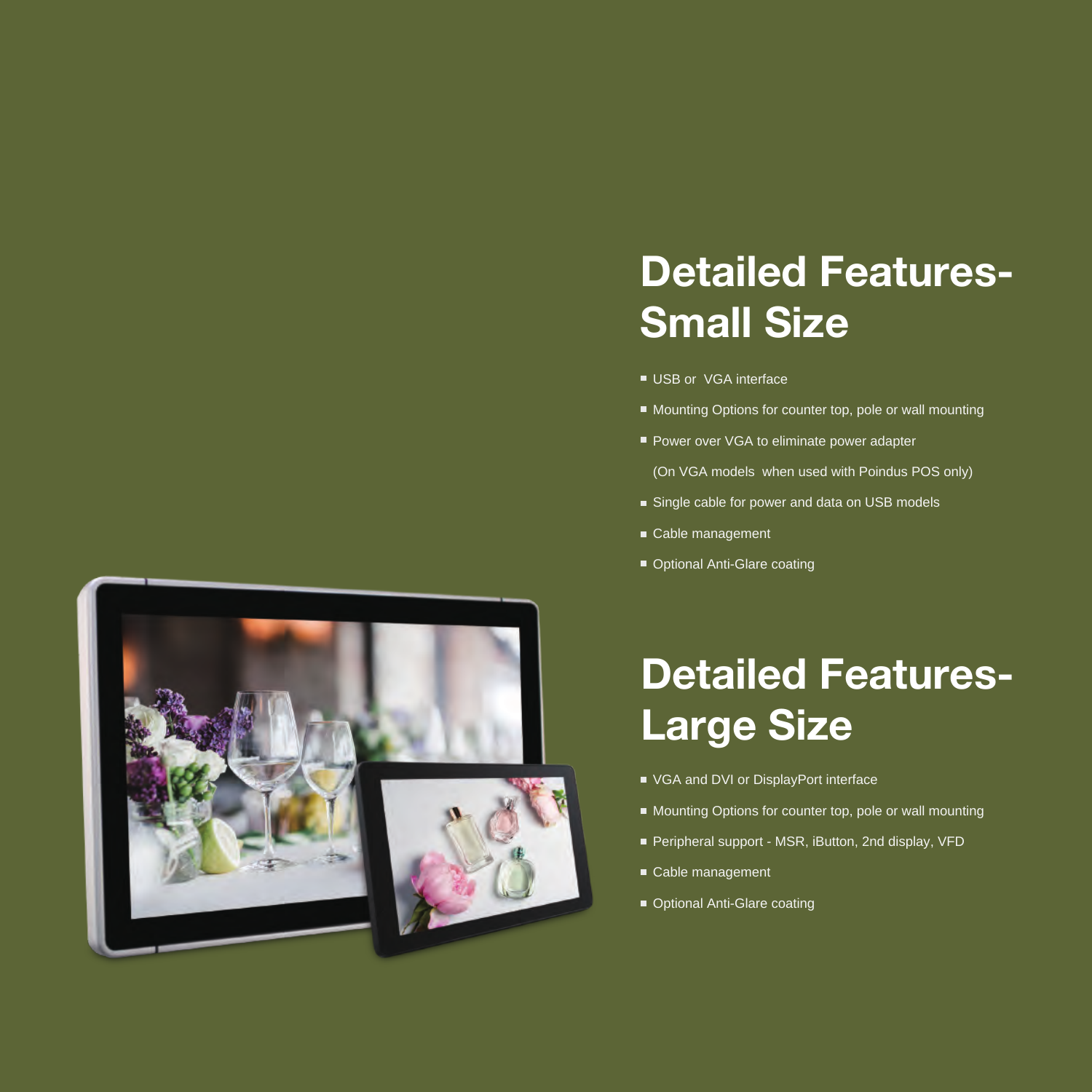

# **Features**

## **Poindus Full Range of Display Solutions**

Designed to meet the demands of Retail & Hospitality Environments and providing simple integration of touch-points in the business, ensuring fast information delivery. Poindus range of Displays are available from 7" to 18.5" offering both 4:3 & 16:9 Aspect Ratios.



## **Designed for the Rigors of Retail & Hospitality Environments**

Built with True Flat Design to suit harsh environments with durable Die-Cast Aluminum Base or Pole Mounting Options. High Strength Glass Overlay and Anti-Glare Coating with IP54 Ingress Protection ensuring excellent performance.

## **Simple Integration into Existing Infrastructure**

Versatile interface options available USB, VGA, DVI-D and Display Port and a choice of Non-Touch, Touch Resistive or PCAP; combined with integrated peripheral support for MSR, iButton, VFD on some models



## **Redefine the Touch Experience**

Business Automation and In-Store Customer Engagement maximized with the strategic deployemnt of sleek & Stylish displays throughout your business. Take your business to the Next Level with Digital Transformation.

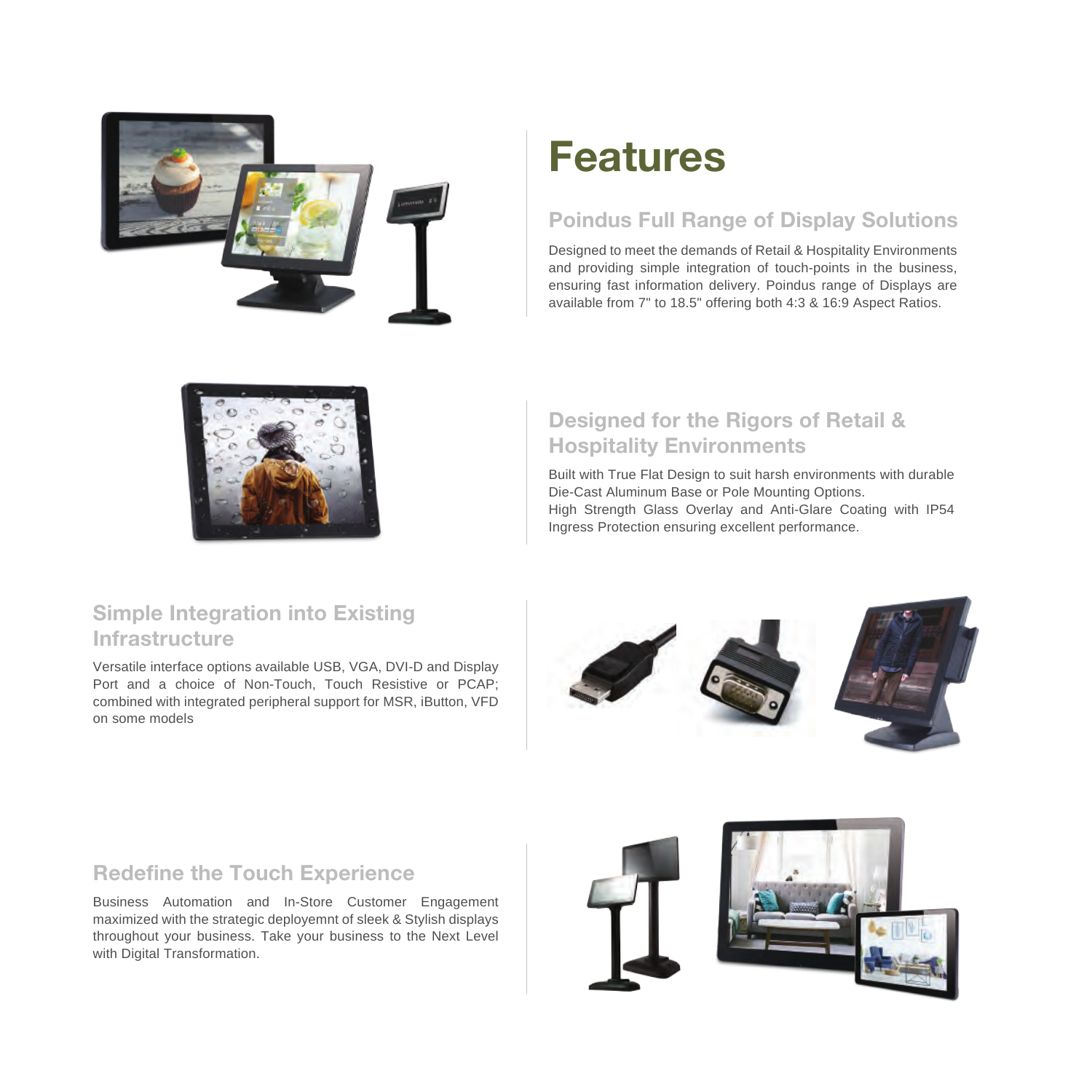# **Specifications Small Size**





| <b>Model Name</b>         |                            |             | • M363                            | • M434                 |  |
|---------------------------|----------------------------|-------------|-----------------------------------|------------------------|--|
|                           | <b>Display Size</b>        |             | 7"                                | 8"                     |  |
|                           | Ratio                      |             | 16:9                              | 4:3                    |  |
|                           | Touch Type                 | Non-Touch   | Available                         | Available              |  |
|                           |                            | Resistive   | N/A                               | N/A                    |  |
|                           |                            | <b>PCAP</b> | N/A                               | N/A                    |  |
|                           | True-Flat / Bezel          |             | True Flat                         | Bezel                  |  |
| <b>LCD Panel</b>          | <b>Ingress Protection</b>  |             | <b>IP54</b>                       | N/A                    |  |
|                           | Resolution                 |             | 800 x 480                         | 800 x 600              |  |
|                           | Brightness (nits)          |             | 350                               | 250                    |  |
|                           | Viewing Angle              |             | 60/70/70/70 degree                | 60/70/70/70 degree     |  |
|                           | Contrast Ratio             |             | 500:1                             | 800:1                  |  |
|                           | Response Time (ms)         |             | 20                                | 20                     |  |
|                           | Video Signal               | <b>VGA</b>  | Available                         | Available              |  |
|                           |                            | <b>USB</b>  | Available                         | Available              |  |
| Interface                 |                            | <b>VGA</b>  | 12V DC Jack                       | 12V DC Jack            |  |
|                           | Power                      | USB         | 5V USB                            | 5V USB                 |  |
| <b>Physical Dimension</b> | Dimensions (W x H x D mm)  |             | 184.5 x 118 x 34.5                | 192 x 186.6 x 130      |  |
|                           | Weight (N. W.) (Kg)        |             | 0.5                               | 0.7                    |  |
| <b>Environment</b>        | <b>Operating Condition</b> |             | $0^{\circ}$ C ~ 40°C              | $0^{\circ}$ C ~ 40°C   |  |
|                           | <b>Storage Condition</b>   |             | $-10^{\circ}$ C ~ 50 $^{\circ}$ C | $-10^{\circ}$ C ~ 50°C |  |
|                           | Power<br>Consumption       | <b>VGA</b>  | 6W                                | 6W                     |  |
|                           |                            | <b>USB</b>  | 2.5W                              | 2.5W                   |  |
| <b>Certifications</b>     | EMI / Safety               |             | CE, FCC, LVD                      | CE, FCC, LVD           |  |
| <b>Options</b>            | <b>VESA Support</b>        |             | 75 x 75                           | 75 x 75                |  |
|                           | <b>Base</b>                |             | Optional                          | Integrated             |  |
|                           | Pole Stand                 |             | Optional                          | N/A                    |  |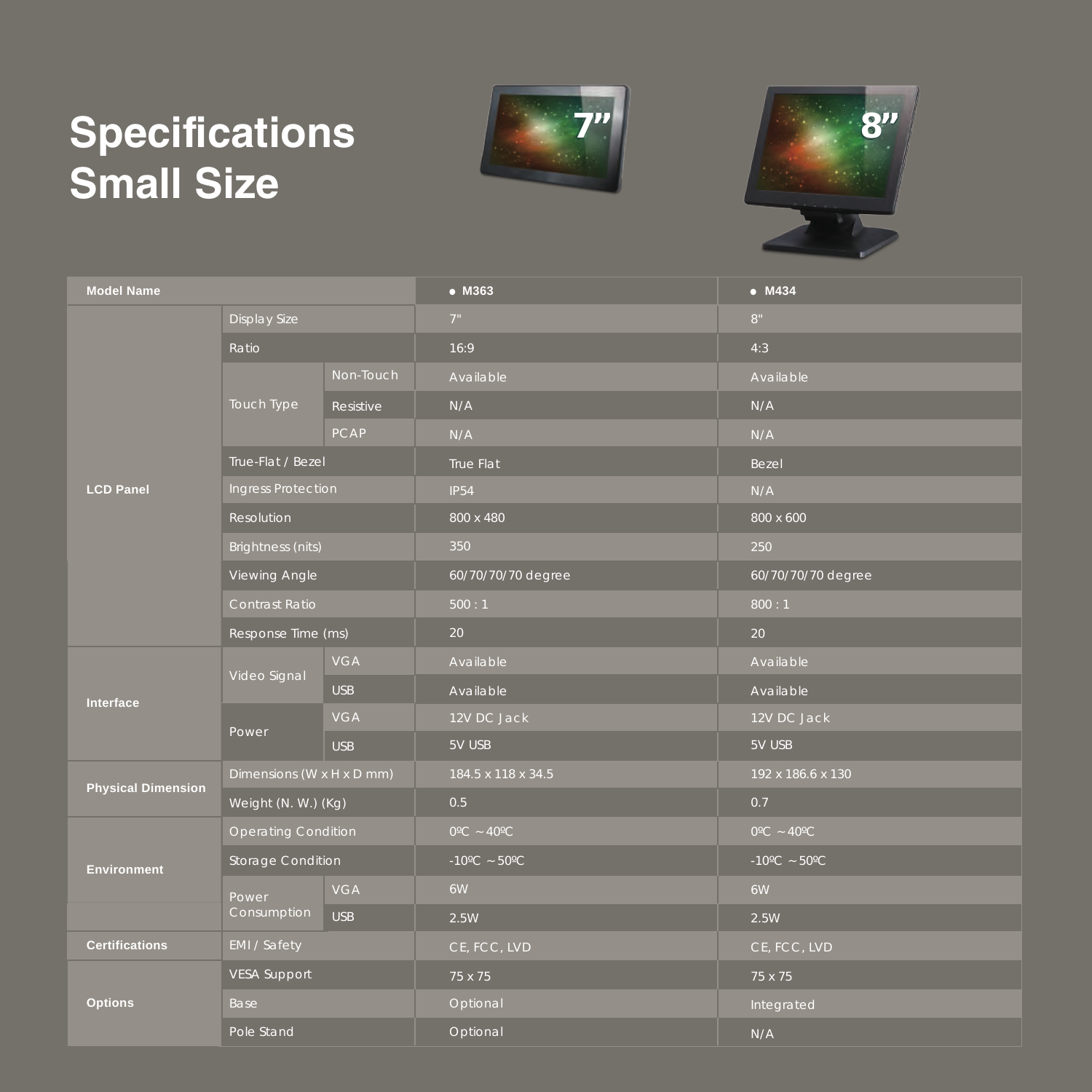







| • M354                           | • M185                            | • M365                           |
|----------------------------------|-----------------------------------|----------------------------------|
| 8"                               | 10.1"                             | 10.4"                            |
| 4:3                              | 16:9                              | 4:3                              |
| Available                        | Available                         | Available                        |
| Available                        | N/A                               | Available                        |
| Available                        | Available                         | Available                        |
| True Flat<br>(Exclude Resistive) | True Flat                         | True Flat<br>(Exclude Resistive) |
| <b>IP54</b>                      | <b>IP54</b>                       | <b>IP54</b>                      |
| $800 \times 600$                 | 1280 x 800                        | 800 x 600                        |
| 250                              | 350                               | 250                              |
| 60/70/70/70 degree               | 85/85/85/85 degree                | 50/60/70/70 degree               |
| 800:1                            | 800:1                             | 500:1                            |
| 20                               | 25                                | 20 <sup>°</sup>                  |
| Available                        | VGA / Display Port Available      | Available                        |
| Available                        | N/A                               | Available                        |
| 12V DC Jack                      | 12V DC Jack                       | 12V DC Jack                      |
| 5V USB                           | N/A                               | 5V USB                           |
| 202 x 163 x 35.5                 | 260.2 x 168.3 x 30                | 244 x 197.4 x 36.4               |
| 0.85                             | 0.9                               | 1.1                              |
| $0^{\circ}$ C ~ 40°C             | $0^{\circ}$ C ~ 40°C              | $0^{\circ}$ C ~ 40 $^{\circ}$ C  |
| $-10^{\circ}$ C ~ 50°C           | $-10^{\circ}$ C ~ 50 $^{\circ}$ C | $-10^{\circ}$ C ~ 50°C           |
| 6W                               | <b>10W</b>                        | <b>8W</b>                        |
| 2.5W                             | N/A                               | 2.5W                             |
| CE, FCC, LVD                     | CE, FCC, LVD                      | CE, FCC, LVD                     |
| 75 x 75                          | 75 x 75                           | 75 x 75                          |
| M454                             | Optional                          | M465                             |
| Optional                         | N/A                               | Optional                         |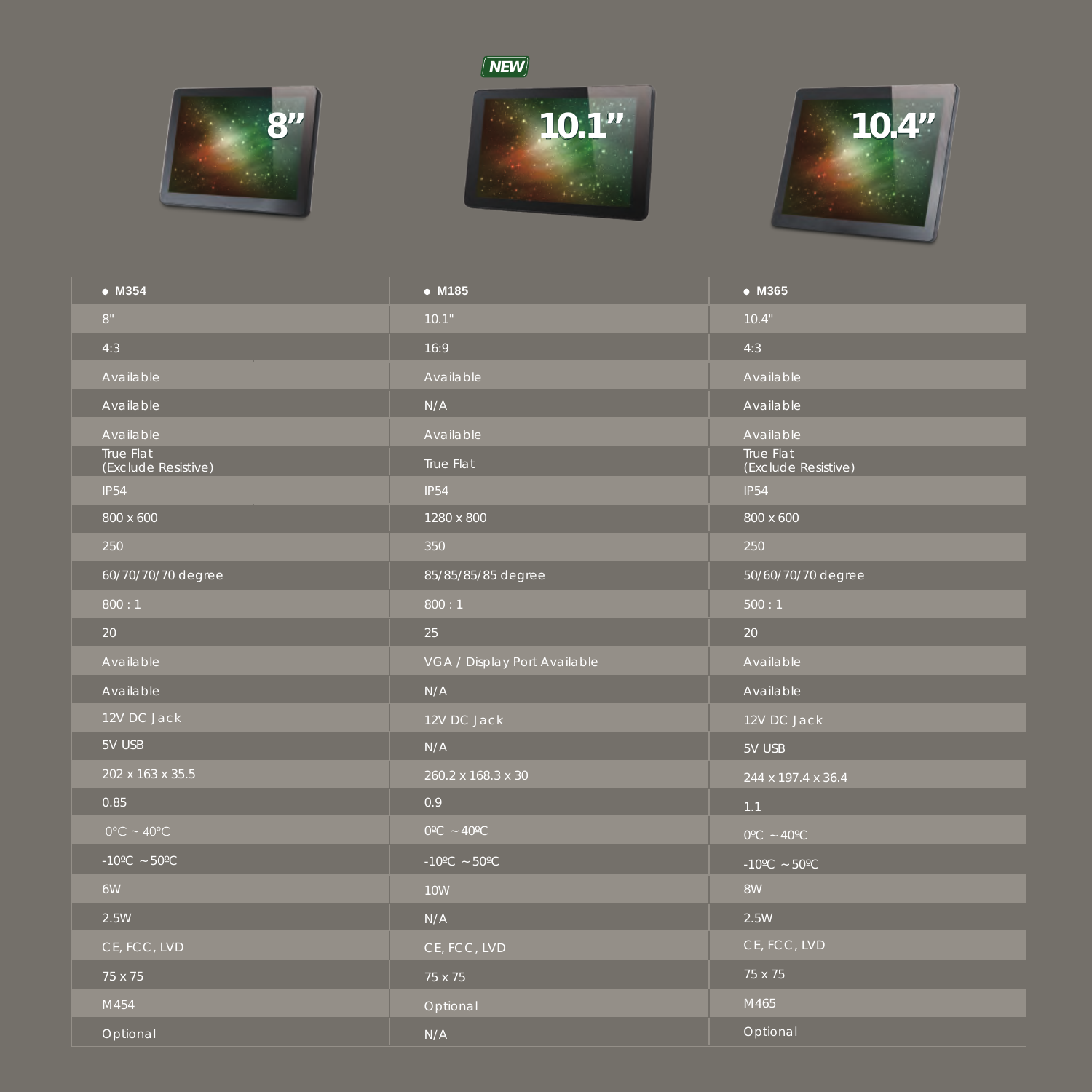# **Specifications Large Size**





| <b>Model Name</b>         |                            |             | • M337                 |                    | • M357                 |              |  |
|---------------------------|----------------------------|-------------|------------------------|--------------------|------------------------|--------------|--|
| <b>LCD Panel</b>          | <b>Display Size</b>        |             | 15"                    |                    | 15"                    |              |  |
|                           | Ratio                      |             | 4:3                    |                    | 4:3                    |              |  |
|                           | Touch Type                 | Resistive   | Available<br>Available |                    |                        |              |  |
|                           |                            | <b>PCAP</b> | N/A                    |                    | Available              |              |  |
|                           | Ingress Protection         |             | ÷.                     |                    | IP54 (Front)           |              |  |
|                           | Resolution                 |             | 1024 x 768             |                    | 1024 x 768             |              |  |
|                           | Brightness (nits)          |             | 350                    |                    | 350                    |              |  |
|                           | <b>Viewing Angle</b>       |             |                        | 70/80/80/80 degree | 70/80/80/80 degree     |              |  |
|                           | Contrast Ratio             |             | 800:1                  |                    | 800:1                  |              |  |
|                           | Response Time (ms)         |             | 8                      |                    | 8 <sup>°</sup>         |              |  |
| Interface                 | Video Signal               |             | VGA, DVI-D             |                    | VGA, DVI-D             |              |  |
|                           | Power                      |             | 12V DC Jack            |                    | 12V DC Jack            |              |  |
| <b>Physical Dimension</b> | Dimensions (W x H x D mm)  |             | 365.7 x 286 x 51       |                    | 365.2 x 281 x 48       |              |  |
|                           | Weight (N. W.) (Kg)        |             | 3.5                    | 4.6                |                        |              |  |
| <b>Environment</b>        | <b>Operating Condition</b> |             | $0^{\circ}$ C ~ 40°C   |                    | $0^{\circ}$ C ~ 40°C   |              |  |
|                           | <b>Storage Condition</b>   |             | $-10^{\circ}$ C ~ 50°C |                    | $-10^{\circ}$ C ~ 50°C |              |  |
|                           | Power Consumption          |             | Max. 20W               |                    | Max. 20W               |              |  |
| <b>Certifications</b>     | EMI / Safety               |             |                        | CE, FCC, LVD       |                        | CE, FCC, LVD |  |
| <b>Options</b>            | <b>VESA Support</b>        |             | 75 x 75                |                    | 75 x 75                |              |  |
|                           | Base                       |             | M437                   |                    | M457                   |              |  |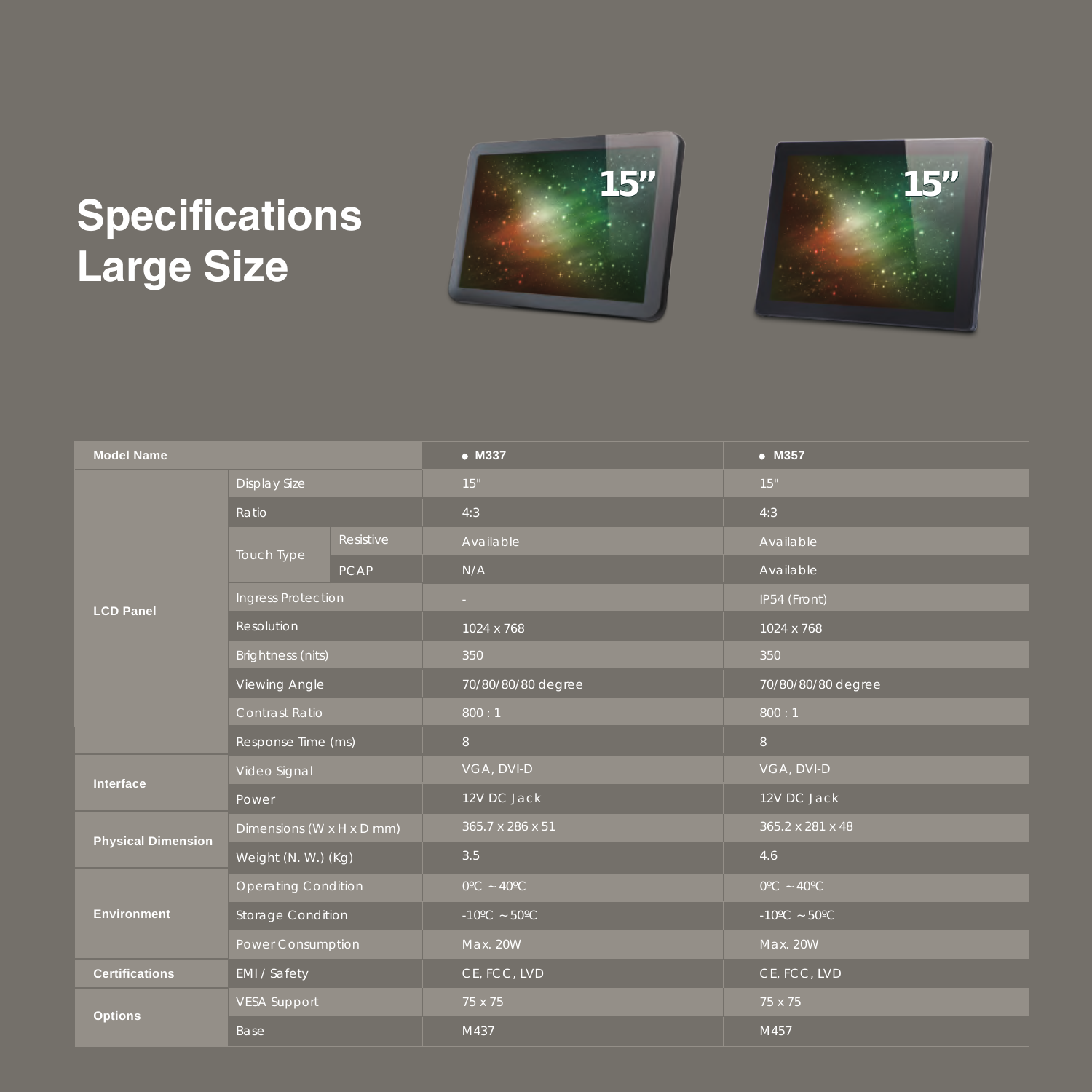





| • M367                 | • M458                          | • M168                          |
|------------------------|---------------------------------|---------------------------------|
| 15"                    | 17"                             | 18.5"                           |
| 4:3                    | 4:3                             | 16:9                            |
| Available (ELO)        | (Project)                       | N/A                             |
| Available              | Available                       | Available                       |
| IP54 (Front)           | IP54 (Front)                    | IP54 (Front)                    |
| 1024 x 768             | 1280 x 1024                     | 1366 x 768 / 1920 x 1080        |
| 350                    | 250                             | 250                             |
| 70/80/80/80 degree     | 80/80/85/85 degree              | 80/80/85/85 degree              |
| 800:1                  | 1000:1                          | 1000:1                          |
| 8 <sup>°</sup>         | 5 <sup>1</sup>                  | 5 <sup>1</sup>                  |
| VGA, DVI-D             | VGA, DVI-D                      | VGA, DVI-D                      |
| 12V DC Jack            | 12V DC Jack                     | 12V DC Jack                     |
| 361.6 x 278.6 x 47.1   | 400.7 x 340.5 x 67.4            | 472 x 293 x 43                  |
| 3.3                    | 5.86                            | 5.86                            |
| $0^{\circ}$ C ~ 40°C   | $0^{\circ}$ C ~ 40 $^{\circ}$ C | $0^{\circ}$ C ~ 40 $^{\circ}$ C |
| $-10^{\circ}$ C ~ 50°C | $-10^{\circ}$ C ~ 50°C          | -20°C ~ 60°C                    |
| Max. 20W               | Max. 20W                        | Max. 30W                        |
| CE, FCC, LVD           | CE, FCC, LVD                    | CE, FCC, LVD                    |
| 75 x 75                | 100 x 100                       | 75 x 75 / 100 x 100             |
| M467                   | Plastic Base                    | Optional                        |